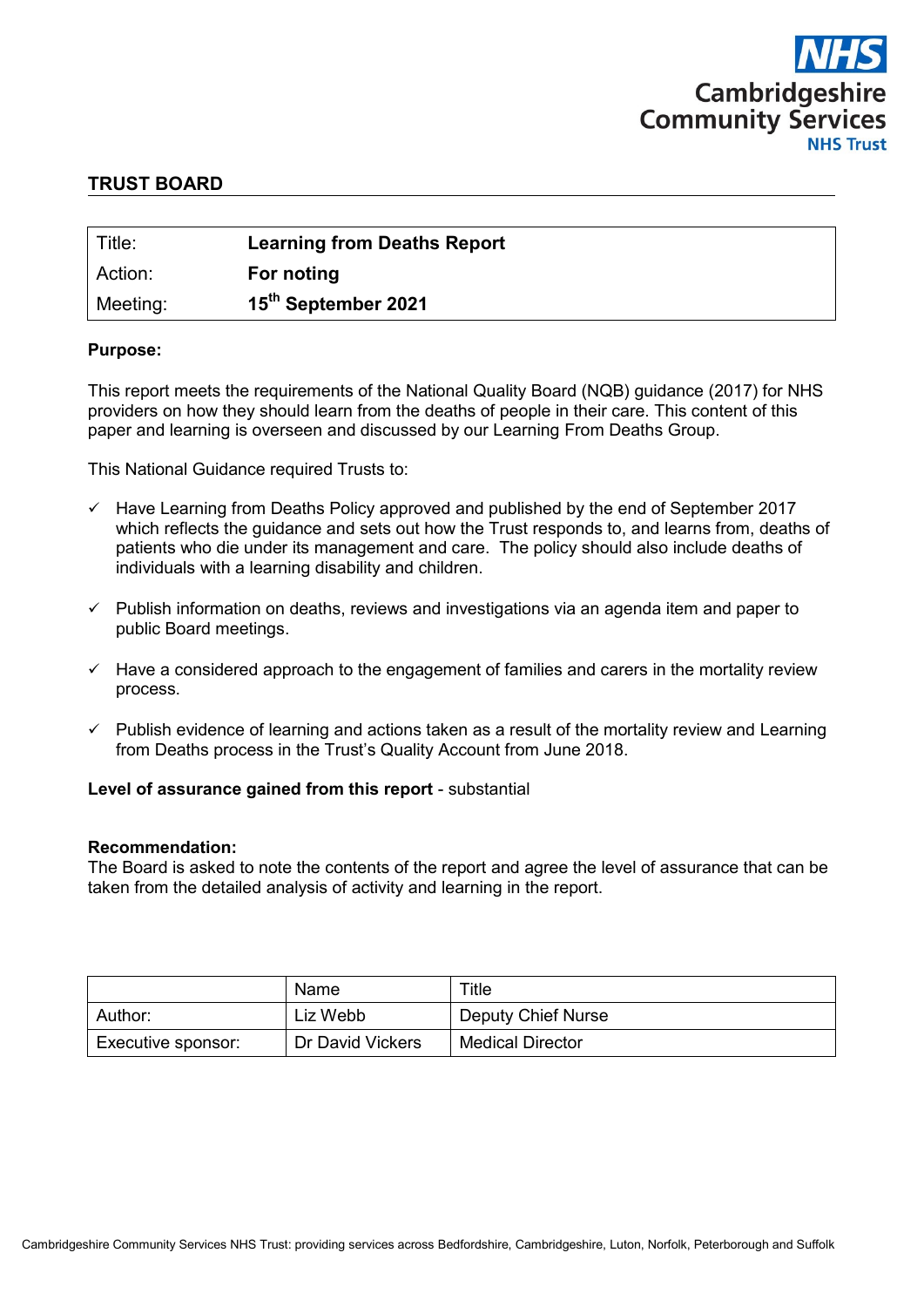# **Trust Objectives**

| <b>Objective</b>              | How the report supports achievement of the Trust<br>objectives:                                |  |  |  |  |
|-------------------------------|------------------------------------------------------------------------------------------------|--|--|--|--|
| Provide outstanding care      | Report details learning and required activity relating to<br>people who die under our care.    |  |  |  |  |
| Collaborate with others       | Identifies when collaboration has been undertaken.                                             |  |  |  |  |
| Be an excellent employer      | Learning from the Learning from deaths supports staff<br>safety and overall level of practice. |  |  |  |  |
| Be a sustainable organisation | On-going learning and compliance with standards.                                               |  |  |  |  |

# **Trust risk register**

BAF risk 3166– There is a risk that patients and service users do not receive outstanding care if services fail to remain compliant with CQC Fundamentals of Care Standards (Risk rating 8).

# **Legal and Regulatory requirements: As above**

# **Previous Papers:**

| Title:                            | ∣ Date Presented:         |
|-----------------------------------|---------------------------|
| Learning from Deaths Board Report | $15th$ July 2020          |
| Learning from Deaths Board Report | 3 September 2020          |
| Learning from Deaths Board Report | $\sqrt{21^{ST}}$ May 2021 |

## **Diversity and Inclusion implications:**

| <b>Objective</b>                                                                                                                                 |                   |                        |                                      |                                                                                                                                                                                                                                                                                                                                        | How the report supports achievement of<br>objectives: |                                  |     |                            |  |
|--------------------------------------------------------------------------------------------------------------------------------------------------|-------------------|------------------------|--------------------------------------|----------------------------------------------------------------------------------------------------------------------------------------------------------------------------------------------------------------------------------------------------------------------------------------------------------------------------------------|-------------------------------------------------------|----------------------------------|-----|----------------------------|--|
| To support the development of a Trust wide Anti-<br>Racism Strategy and Organisational Development<br>Plan.                                      |                   |                        |                                      | N/A                                                                                                                                                                                                                                                                                                                                    |                                                       |                                  |     |                            |  |
| To finalise the roll out of reverse mentoring as part<br>of all in house development programmes.                                                 |                   |                        |                                      | N/A                                                                                                                                                                                                                                                                                                                                    |                                                       |                                  |     |                            |  |
| We will measure the impact of our virtual clinical<br>platforms, ensuring that they are fully accessible to<br>the diverse communities we serve. |                   |                        |                                      | This is applicable in the context of covid19<br>and care at the EOL. The report highlights<br>good practice. But also highlights our role as<br>experts within iCaSH to ensure all individuals<br>have the same access to care and work with<br>our partners to understand the needs of<br>individuals with protected characteristics. |                                                       |                                  |     |                            |  |
| We will ensure that the recruitment of our<br>volunteers are from the diverse communities they<br>serve.                                         |                   |                        |                                      | N/A                                                                                                                                                                                                                                                                                                                                    |                                                       |                                  |     |                            |  |
| Are any of the following protected characteristics impacted by items covered in the paper                                                        |                   |                        |                                      |                                                                                                                                                                                                                                                                                                                                        |                                                       |                                  |     |                            |  |
| Age                                                                                                                                              | <b>Disability</b> | Gender<br>Reassignment | Marriage and<br>Civil<br>Partnership | Pregnancy<br>and<br>Maternity                                                                                                                                                                                                                                                                                                          | Race                                                  | Religion<br>and<br><b>Belief</b> | Sex | Sexual<br>Orientation<br>X |  |
|                                                                                                                                                  | □                 |                        |                                      |                                                                                                                                                                                                                                                                                                                                        | П                                                     | □                                |     |                            |  |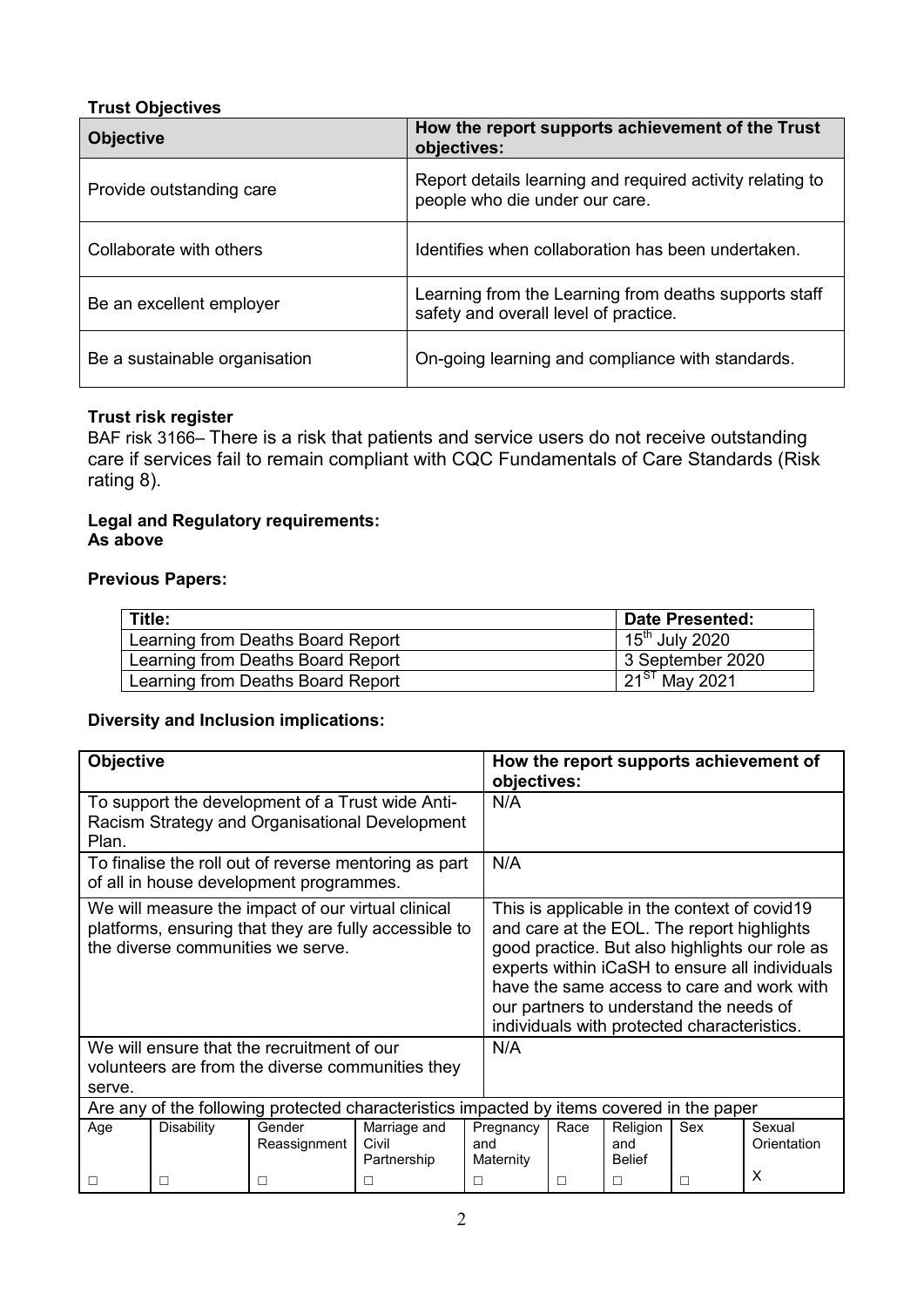# **1. INTRODUCTION**

1.1 A Quarter 1 report on Learning from Deaths across the Trust is detailed below as per the Trust's Learning from Deaths Policy in line with National Quality Board (NQB) guidance (2017). This gives substantial assurance that the Trust is proactively seeking to improve care provided at the end of life and seeking to learn from cases when things go wrong. The Learning from Deaths group meets quarterly and service leads provide individual reports and analysis which makes up the content of this report. This report also describes the ongoing work done with partners in the wider system to respond to the covid19 pandemic and planning and response around end of life care.

# **2. LEARNING FROM DEATHS QUARTER 1**

## **2.1 Luton Adult Services Quarter 1 (April May June)**

The review of deaths was carried out according to the general principles laid out in the Trust's Learning from Deaths Policy. Data was obtained by the Trust Informatics Team which was generated from SystmOne of patient deaths that occurred in the review period for those patients who had open episodes of care with CCS Luton Adult Unit at the time of their death. The NHS numbers in the sample list were used to access SystmOne records.

#### **Twelve month analysis of preferred place of care (Table 1)**

The chart show spikes in number of deaths of those known to Luton Adults in April 2020 and January 2021 which may reflect the status of the pandemic at that time, although these were expected deaths and the patients did not die from Covid.



For each patient record, the following information was reviewed

- Died under the care of CCS Luton Adult Unit (Y/N)
- Age
- Gender
- Use of End of life care (EoLC) SystmOne template (Y/N)
- End of life planning in place
- Preferred place of death (PPD)
- Actual place of death
- Reason PPD not met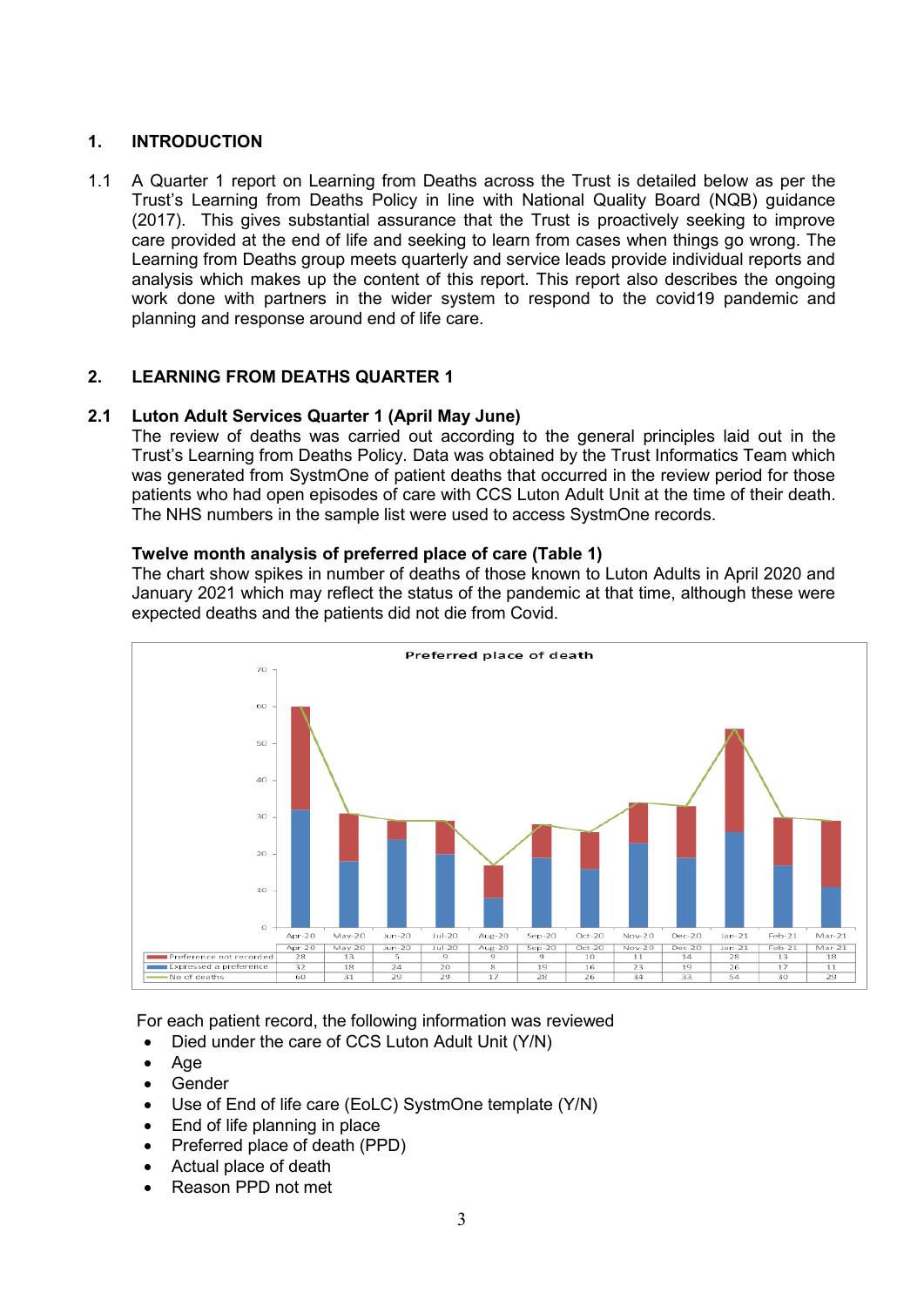# **2.2 Quarter 1**

The review has been broken down by month looking specifically if patients died in their preferred place of death (PPD) and reasons why that did not happen A total of 85 patients died in Luton were under the care of a clinical team at the time of their death.

## **Results By Month**

## **April 2021**

- 24 patients died under the care of CCS in April 2021 .
- 18 patients had their preferred place of death (PPD) recorded
- 16 patients who expressed a preference for their preferred place of death achieved it

The two patients who did not achieve their PPD died in hospital. For one of these patients their family were not accepting of their deterioration and called paramedics when they deteriorated. For the second patient there had been recognition they were nearing the end of their life as recorded in personalised care plan but this does not appear to have been shared with other CCS services. This patient died within 48hrs of admission

89% of patients who had expressed a preferred place of death achieved their wish

75 % patients had an opportunity for advance care planning conversations

For the remaining six patients where there was no record of PPD

One was unable to express their preference due to dementia and died at home. Their family confirmed the patients wish would have been to die at home

Patients died in hospital – one admitted following a fall before seen by CCS team, four were known clinical teams and there was no evidence of any end of life planning conversations being offered

#### **May 2021**

- 29 patients died under the care of CCS in May2021
- 15 patients had their preferred place of death (PPD) recorded
- 13 patients who expressed a preference for their preferred place of death achieved it

The two patients who did not achieve their PPD died in hospital. For one of these patients admission was due to an acute event .For the second patient the family called paramedics due to worsening shortness of breath

For both of these patients there may have been an opportunity for early discharge to enable the patient to die in their preferred place of death if pathways within the hospital were more open to earlier input from the hospital palliative care team.

87% of patients who had expressed a preferred place of death achieved their wish

52% patients had an opportunity for advance care planning conversations although an additional 7 patients under CCS care had a diagnosis of dementia so were not able to take part in advance care planning conversations.

For the remaining fourteen patients where there was no record of PPD.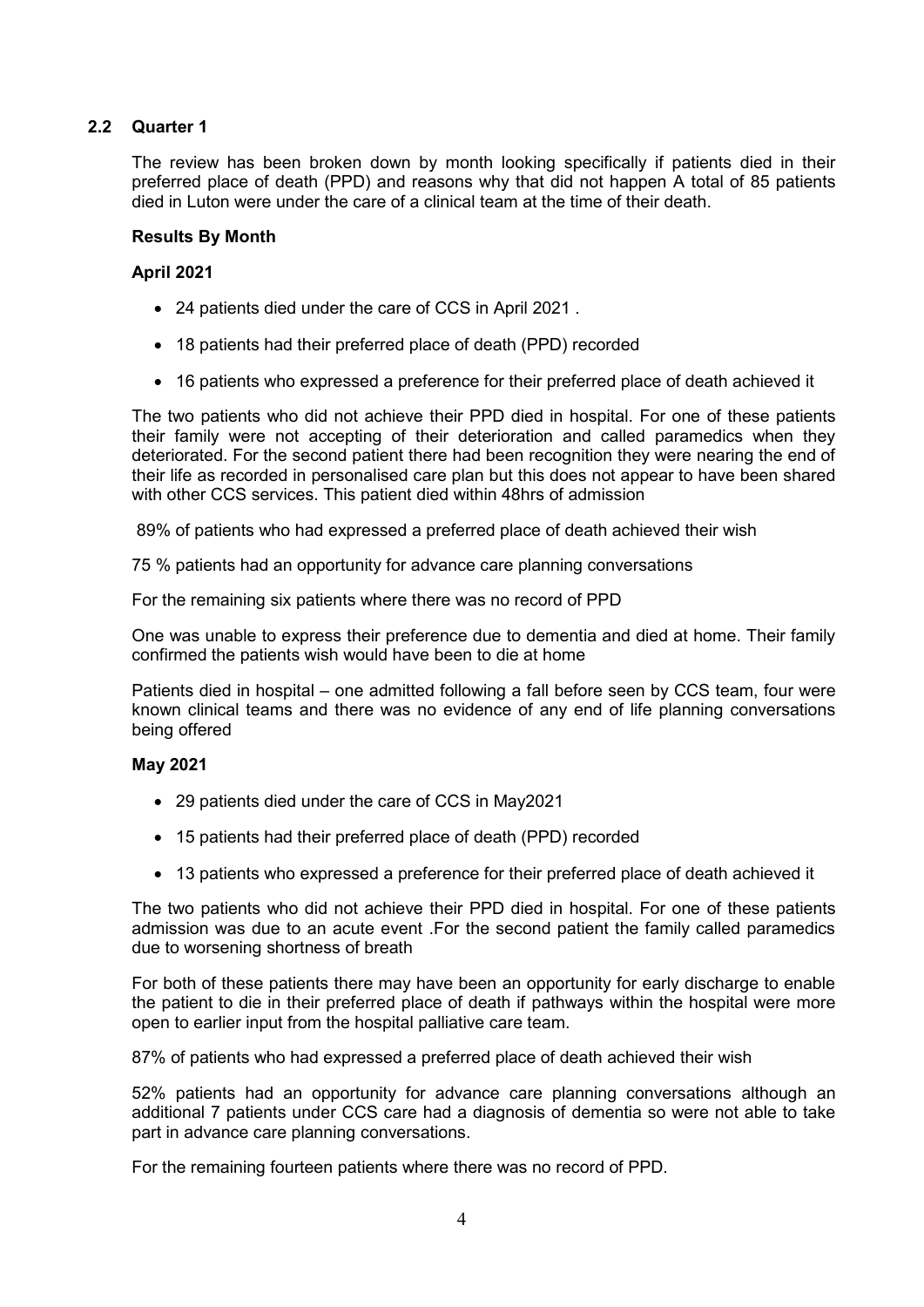- Seven were unable to express their preference due to dementia and died in their usual place of residence.
- $\bullet$  Four patients died in hospital two were admitted on day of referral to CCS team, one admitted on advice of tertiary centre, one known to a clinical team and there was no evidence of any end of life planning conversations being offered
- Two patients place of death has not been able to be established from record
- One patient died at home following rapid deterioration

#### **June 2021**

- 32 patients died under the care of CCS in March 2021
- 25 patients had their preferred place of death (PPD) recorded
- 23 patients who expressed a preference for their preferred place of death achieved it

For two patients who did not achieve their PPD

- One died at home as the rate of deterioration was such that a referral to the hospice could not be made. The patients' family were very happy with care at home
- One died in hospital having been admitted with worsening shortness of breath.
- For this patient there may have been an opportunity for early discharge to enable the patient to die in their preferred place of death if pathways within the hospital were more open to earlier input from the hospital palliative care team.

92% of patients who had expressed a preferred place of death achieved their wish

78% patients had an opportunity for advance care planning conversations although an additional 3 patients under CCS care had a diagnosis of dementia or were too unwell and were not able to take part in advance care planning conversations

For the remaining seven patients where there was no record of PPD

- Three were unable to express their preference due to dementia or being too unwell died in their usual place of residence.
- One patient died at home there had been some recognition of deterioration while in hospital but this information was not passed on the community teams
- Three patients died in hospital; one admitted before seen by CCS team; one admitted on advice of oncologist; one known to a clinical team and there was no evidence of any end of life planning conversations being offered

## **2.3 Summary**

Total of 85 patients died under the care of the Luton Adults clinical team during the quarter.

58 patients had evidence of an advance care planning conversation and had a PPD recorded.

52 patients achieved their PPD.

For the community services this quarter 90% patients who had expressed a preferred place of death achieved it.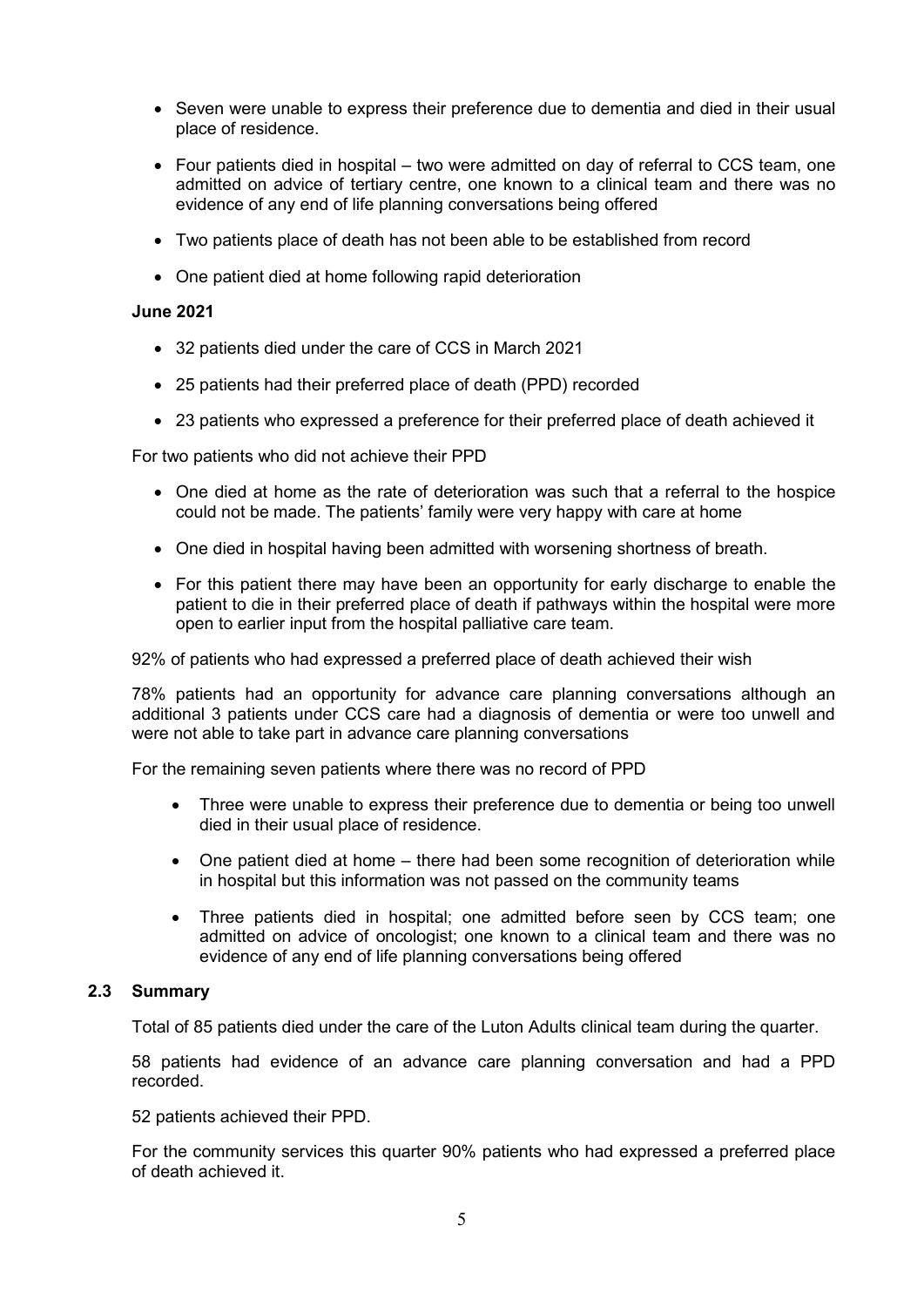27 patients had no recorded evidence of advance care planning conversations or were unable to express a preference.

Of these:

- 13 died in their usual place of residence
- 12 died in hospital of these 4 had been admitted to hospital before they had been seen by a CCS clinical team

Despite this being another challenging quarter across all services the Luton adults community services were able to continue to support patients to die in their preferred place of death.

There is some evidence that the advance care planning conversations had not been offered to patients who have a palliative diagnosis on a routine basis so patient's wishes around their care including their preferred place of death had not been explored with them.

For those patients who did not have a preference recorded 48% died in their usual place of residence. For most of these patients their dementia diagnosis limited any discussions.

For 4 patients who died in hospital a referral had only been made to the community services 24-48hrs before the patient was admitted so there had been no opportunity to have discussions with patients.

For some patients there may have been an opportunity for early discharge to enable the patient to die in their preferred place of death if pathways within the hospital were more open to earlier input from the hospital palliative care team.

This report is not able to reflect the complexity of the patients being supported to die at home or the support given to their families.

## **2.4 Actions from the quarter one review**

The matron with a special interest in dementia is looking to ensure advance care planning conversations are offered soon after the CCS service becomes involved in the patients care. Links are also being made with local mental health teams and the memory services encourage other staff involved in supporting this cohort of patients particularly at time of diagnosis to initiate these conversations.

The Specialist Palliative Care team has provided some initial sessions on the practical use of the EPaCCS clinical template (Electronic Palliative Care Co-ordination System) for CCS teams but this has not been progressed as planned due to the ongoing increasing workload the team has seen.

Late referrals to the community teams reflect the national issue of the recognition of people who are nearing the end of their lives.

All staff continues to undertake "mandatory" end of life training which should help to improve staff confidence in ensuring advance care planning conversations are offered to all patients.

The issue of hospital pathways relating to early involvement of the hospital palliative care team to enable patients to die in their preferred place of death will be kept under review by the lead nurse

Within BLMK the lead palliative and end of life commissioner has initiated a system wide review of the EPaCCS clinical template which will ensure a consistent approach for recording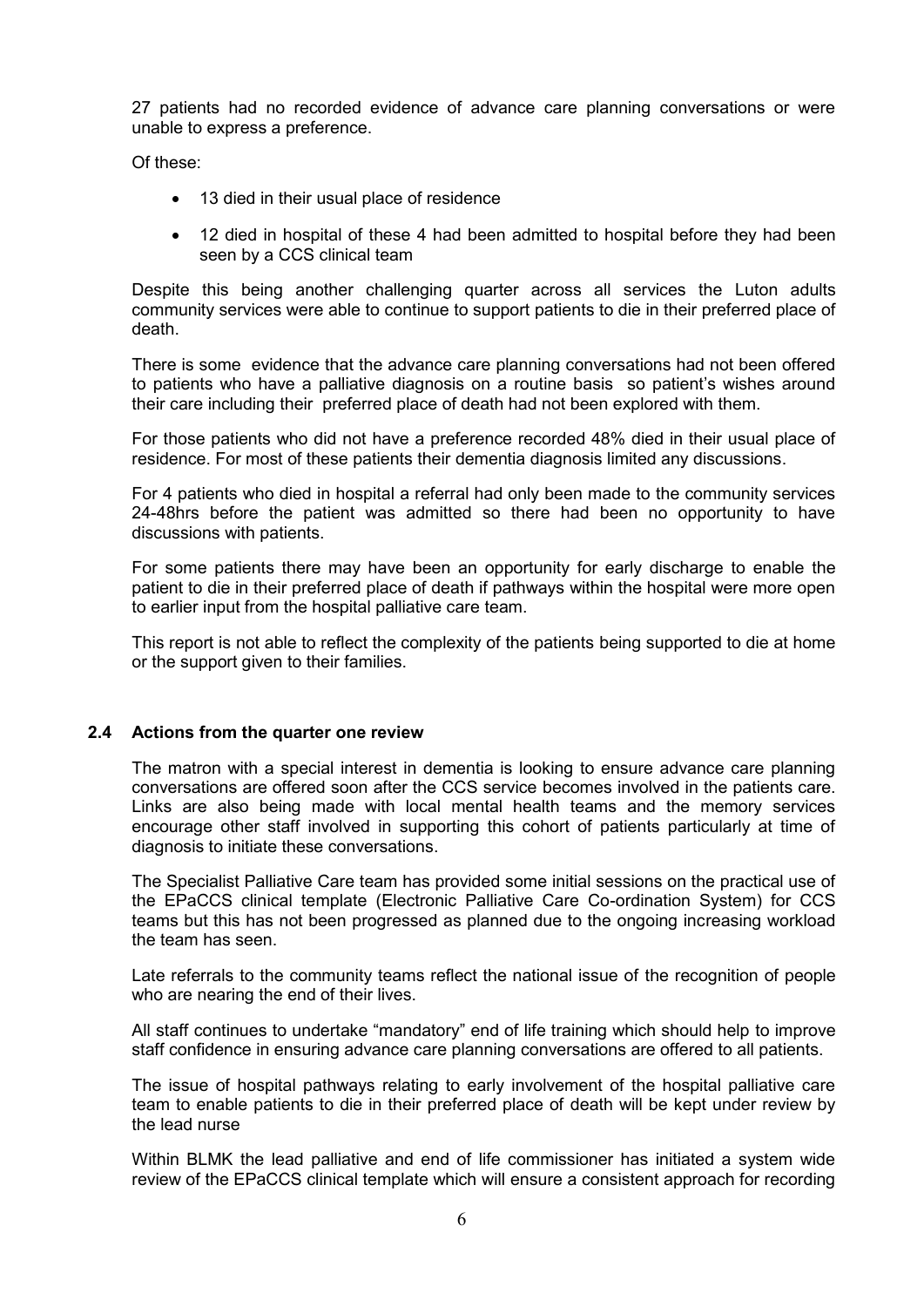patient's wishes that will be visible for all involved in the patients care. The Lead Nurse in part of this piece of work.

May 2021 saw the national re launch of The Ambitions for Palliative and End of Life Care: A National Framework for local action. This was following a review of the document launched in 2015. The lead nurse will be sharing this document with the SMT for the Luton adult's team over the next months and it will be used as the basis for service development. This will also be used to identify areas of work across the ICS

## **3.0 Integrated contraception and sexual health service (iCaSH) HIV Deaths**

The service reports 6 deaths in Q1 relating to long term care patients, those living with HIV, but the deaths were unrelated to HIV care and treatment. However 4 of these patient deaths were young, with some common themes: alcohol and liver co-morbidities.1 cause of death yet to be confirmed, awaiting post-mortem results. No covid-19 related deaths.

**3.1** Of the 6 deaths, 5 patients had good adherence to medication. 1 patient was challenging to engage, (declined to work with all aspects of healthcare, not just iCaSH). Psychology and mental health teams involved, assessed as having mental capacity.

All 6 deaths reported are unrelated to/not directly attributed to HIV care/treatment or a patient safety incident and therefore the duty of candour threshold has not been met.

#### **3.2 Learning from the deaths**

This ongoing review previously identified some reporting gaps between the clinical system and incident reporting. Further communication with teams has been shared as well as crib instructions for how to report patient deaths on clinical and DATIX systems. Reminder to be sent to all iCaSH staff on importance of timely reporting of deaths.

Every HIV patient death is discussed and reviewed at the quarterly iCaSH Clinical Advisory Group (iCAG) with the iCaSH consultant body.

#### **4. Children's Services**

## **4.1 Cambridgeshire and Peterborough Children's Community Specialist Nursing Service**

Cambridgeshire – none Peterborough – 2 children Child A – 3 year old. Metabolic condition Child B – 3 months old. ARC syndrome

#### **Learning:**

Child A died in Peterborough Hospital. This was the choice of the parents. Child B died at home. The CCN team supported the family but local on-call was not required in this case as the death was very quick following discharge from hospital. Service manager has recently completed an end of life survey to assess the team's competency in providing end of life care. The survey identified areas in which staff needed more training to feel competent.

Many of the staff identified that all the areas above would be helpful as refresher sessions. Discussions are taking place with EACH to consider training and other helpful resources.